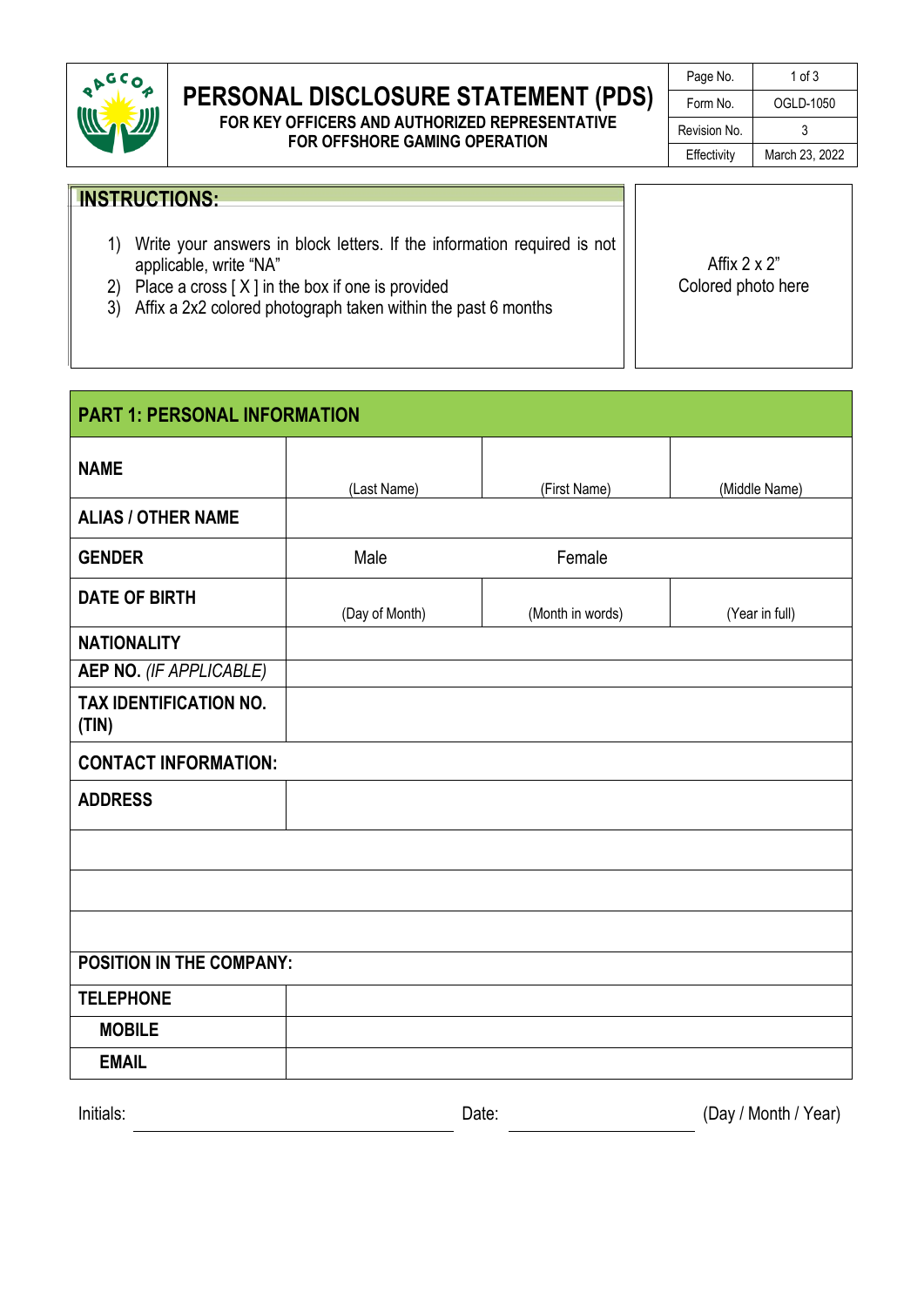

# **PERSONAL DISCLOSURE STATEMENT (PDS)**

**FOR KEY OFFICERS AND AUTHORIZED REPRESENTATIVE FOR OFFSHORE GAMING OPERATION**

| Page No.     | $2$ of $3$     |  |
|--------------|----------------|--|
| Form No.     | OGLD-1050      |  |
| Revision No. | 3              |  |
| Effectivity  | March 23, 2022 |  |

| <b>PART 2: ALL AFFILIATIONS WITH PAGCOR LICENSES</b> |  |  |  |
|------------------------------------------------------|--|--|--|
| Name/s of registered                                 |  |  |  |
| company/ies of partnership/s                         |  |  |  |
|                                                      |  |  |  |

### **PART 3 : INTEGRITY AND FINANCIAL SOUNDNESS**

The questions below are for any jurisdiction. If you answer "YES" to any question, please provide details in a separate sheet. Indicate offenses and/or circumstances that transpired within and outside the Philippines.

| 3.1 | Have you ever been convicted of an offense?                                                                                                                                                                                                                                 | <b>YES</b><br>N <sub>O</sub> |
|-----|-----------------------------------------------------------------------------------------------------------------------------------------------------------------------------------------------------------------------------------------------------------------------------|------------------------------|
| 3.2 | Have you been charged with an offense and awaiting hearing; or otherwise<br>subject to a pending prosecution?                                                                                                                                                               | $\Box$ YES<br><b>NO</b>      |
| 3.3 | To your knowledge, are you under investigation by<br>The police, customs or any law enforcement agency                                                                                                                                                                      | <b>NO</b><br><b>YES</b>      |
|     | Any other government agency                                                                                                                                                                                                                                                 | <b>YES</b><br>N <sub>O</sub> |
|     | Any professional body, trade association or industry regulator                                                                                                                                                                                                              | <b>YES</b><br><b>NO</b>      |
| 3.4 | Have you ever been censured, disciplined or made subject of an order by any<br>professional body, trade association or industry regulator?                                                                                                                                  | <b>YES</b><br>J NO           |
| 3.5 | Have you ever been:<br>Disqualified from acting as a director of a company<br>Prohibited or prevented from acting in the management or conduct of the<br>affairs of any company, partnership or association<br>Dismissed, discharged or asked to resign from any employment | <b>YES</b><br>INO            |
| 3.6 | Have you ever held a Directorship or other senior appointment with any<br>company, partnership or business entity which has been placed during your term<br>into<br>Liquidation<br>Receivership<br>Insolvency<br>Any kind of regulatory administration or monitoring        | <b>YES</b><br>INO            |
| 3.7 | Have you in your personal capacity been declared insolvent by a competent<br>regulatory body?                                                                                                                                                                               | <b>YES</b><br><b>NO</b>      |

Initials: Changes of Changes Controller Changes Changes Changes Changes (Day / Month / Year)